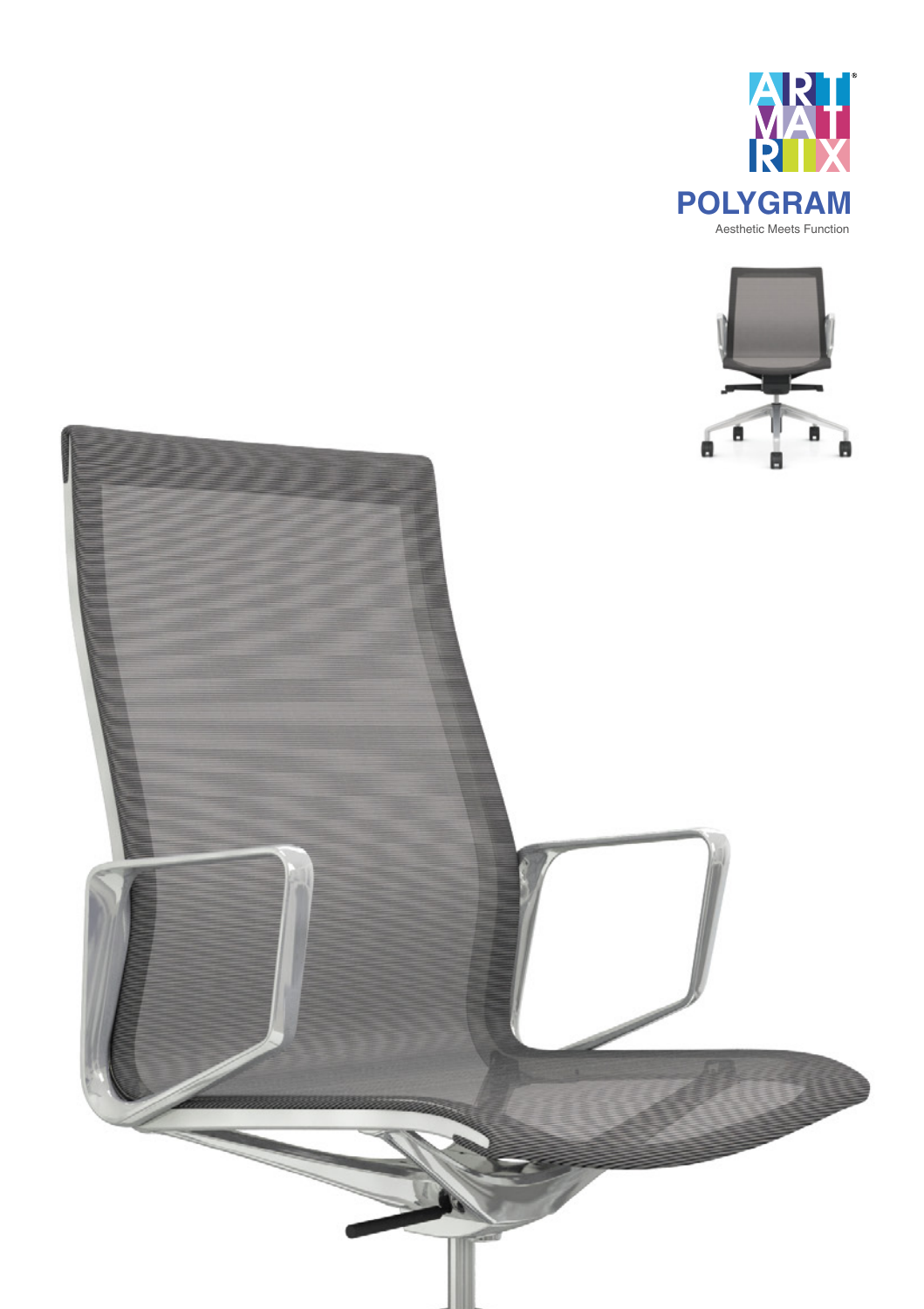



With the ambition to create an office chair that fits into every office space, Polygram is designed for practicality, versatility and aesthetic. Its overall design and frame structure adopted squarelike geometric profile, creating a highly stable anatomy to support you for long hours in comfort. High quality fittings coupled with interlocking structure has greatly enhanced its safety and enriched the overall aesthetic of the chair, making it a great statement piece in any offices.





# **POLYGRAM**

## **A balance of lightness and comfort**

Designed and manufactured by Zhong Meng of Foshan in collaboration with Artmatrix for distribution and exclusively in India, Mauritius and South East Asia.

> **DONATI MECHANISM**

. . . . . . . . . . . . . . . . . . . .